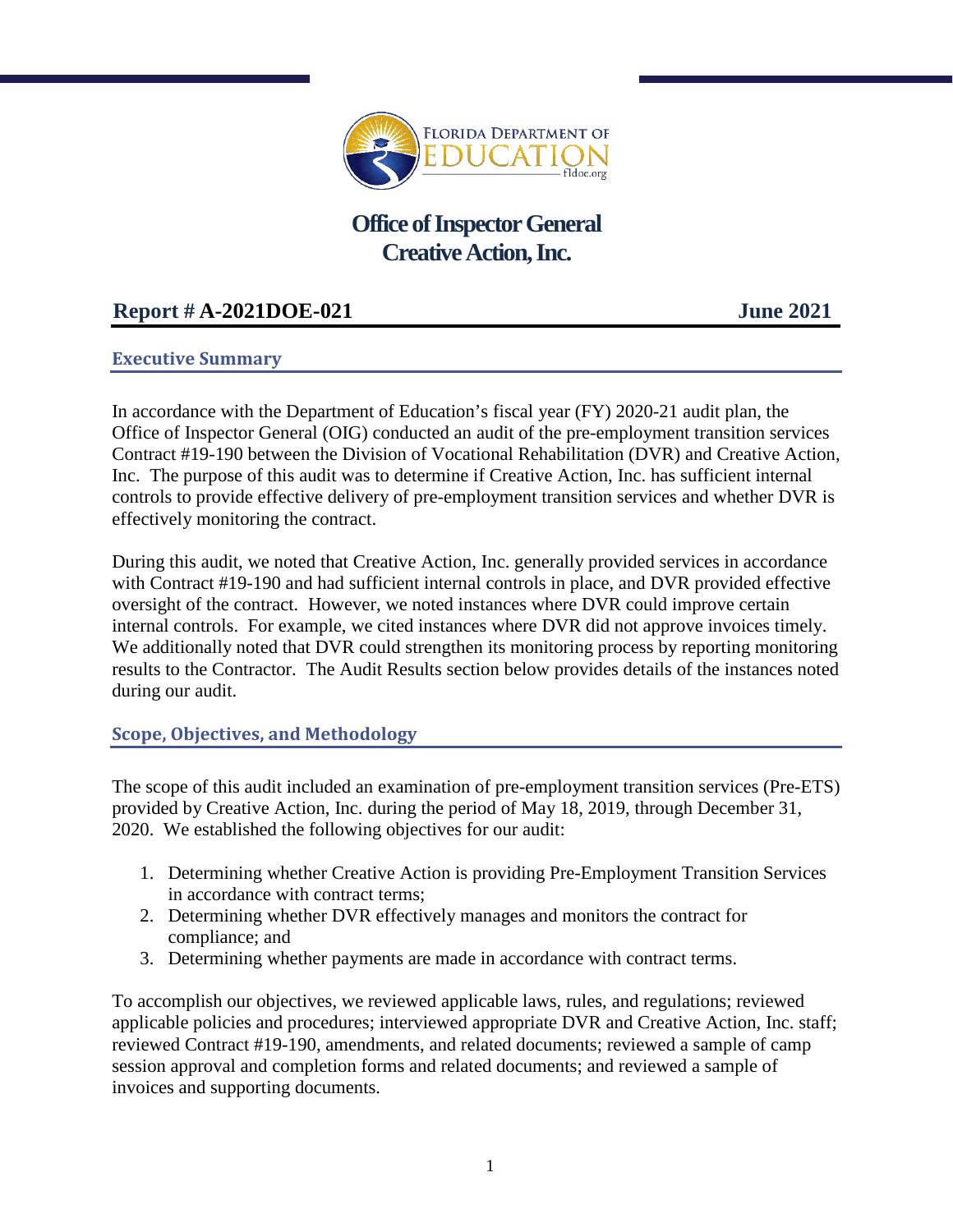## **Background**

The Division of Vocational Rehabilitation (DVR) is a federal-state program committed to helping people who have physical or mental disabilities prepare for, gain, or retain and maintain meaningful employment. The Workforce Innovation and Opportunity Act (WIOA) was signed into law on July 22, 2014. WIOA requires DVR to make Pre-Employment Transition Services (Pre-ETS) available to all students with disabilities who need transition services.

DVR and Creative Action, Inc. entered into Contract #19-190 on May 18, 2019, to provide Pre-ETS to students who are eligible or potentially eligible to receive VR services for the period of May 18, 2019, through September 30, 2020. Per Contract #19-190, Creative Action, Inc. will provide VR career camps, which may include work readiness training, self-advocacy, work based learning, postsecondary educational counseling, and job exploration counseling as identified within the approved curriculum. Creative Action, Inc. shall deliver VR Career Camp services including, but not limited to, incentives, instructional hours, experiences, activities, schedules, and work products. DVR pays Creative Action, Inc. \$42.00 per hour for completed services upon receipt of a properly completed invoice, including all supporting documentation as defined in Contract #19-190. Per Contract #19-190, the total payment shall not exceed \$924,000.00 for one year, and the contractor will deliver a VR Career Camp to 325 eligible and potentially eligible students. The contract was amended on July 15, 2020, to increase the number of students served to 640 and increase the contract amount to \$1,982,400.00 for one year. On October 19, 2020, DVR renewed the contract through September 30, 2021, for the amount of \$1,982,400.00.

#### **Audit Results**

#### Finding 1: DVR did not inspect and approve invoices timely.

Per Attachment B III. of Contract #19-190, "The actual date of payment shall be governed by the receipt and approval of the Deliverable(s), not by the projected payment date which is included to assist in planning the Contract activities and managing the project." Section III. C. of Attachment B further states, "The Contractor shall submit a properly completed invoice, including all supporting documentation, to the Department's Contract Manager no later than the 30th day of the month following the end of each billing camp."

Per Attachment C IV. of Contract #19-190, "Section 215.422, F.S., provides that agencies have five (5) working days to inspect and approve goods and services, unless bid specifications or the Contract specifies otherwise."

We selected 5 of the 24 VR Career Camps held between May 18, 2019, and December 31, 2020, to determine if Creative Action, Inc. submitted invoices in accordance with contractual terms and to determine if DVR timely inspected and approved the invoices. The selection consisted of two in-person camps and three virtual camps. We determined Creative Action, Inc. submitted all five of the selected invoice packages to DVR by the 30th day of the month following the end of each billing camp in accordance with the contractual terms. However, we determined DVR did not inspect or approve three of the five (60%) invoices within five working days of invoice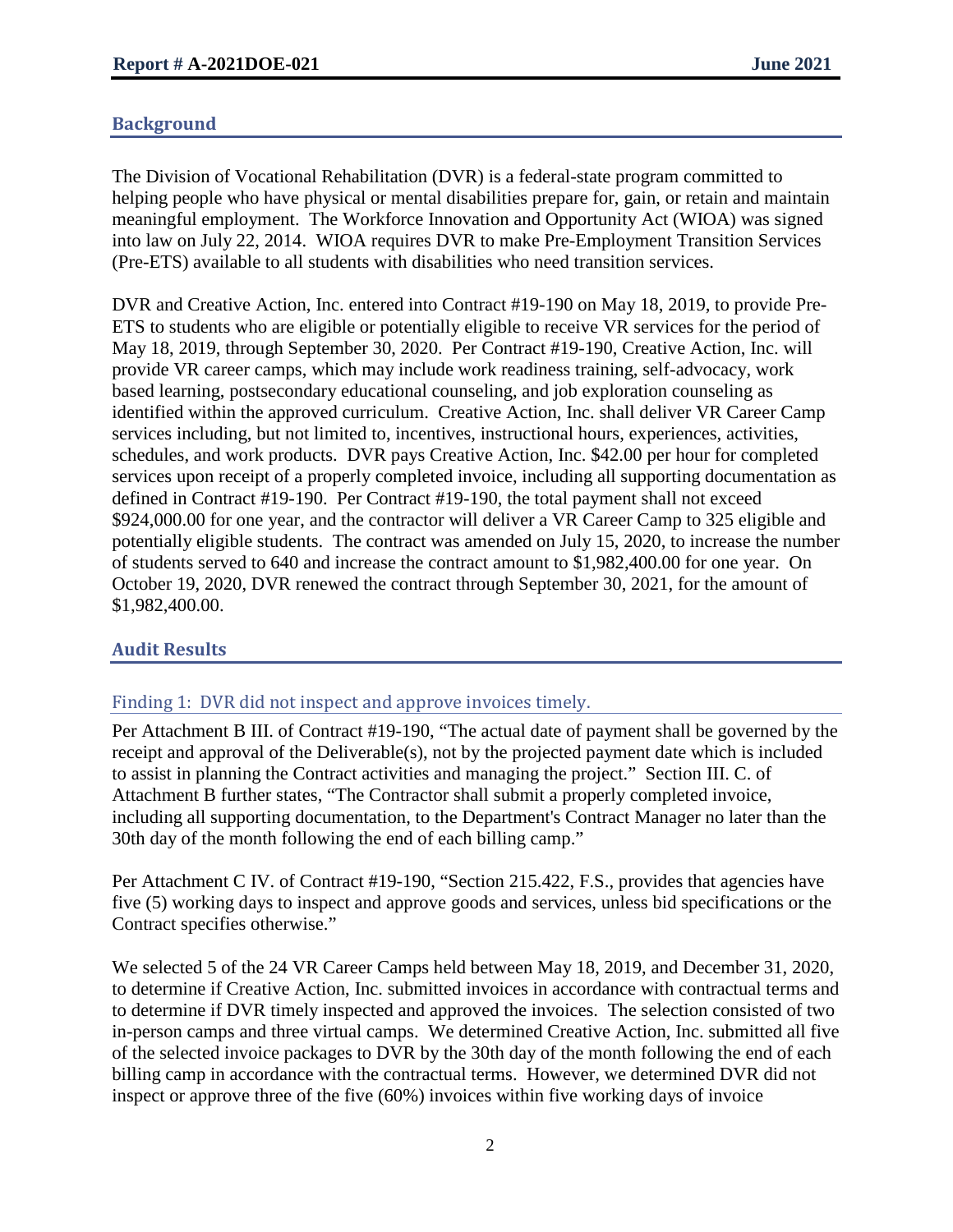submission as required by Florida Statutes. The late invoice approval dates ranged from 18 to 27 business days after invoice submission. See Table 1.

| <b>SESSION</b><br>$\mathbf{D}$ | <b>SESSION</b><br><b>NAME</b> | IN<br><b>PERSON</b><br><b>OR</b><br><b>VIRTUAL</b> | <b>START</b><br><b>DATE</b> | <b>END</b><br><b>DATE</b> | <b>INVOICE</b><br><b>SUBMISSION APPROVAL</b><br><b>DATE</b> | <b>INVOICE</b><br><b>DATE</b> | <b>BUSINESS</b><br><b>DAYS FROM</b><br><b>INVOICE</b><br><b>SUBMISSION</b><br><b>TO</b><br><b>APPROVAL</b> |
|--------------------------------|-------------------------------|----------------------------------------------------|-----------------------------|---------------------------|-------------------------------------------------------------|-------------------------------|------------------------------------------------------------------------------------------------------------|
| 19190003                       | Summer 2019                   | In Person                                          | 7/1/2019                    | 7/26/2019                 | 8/1/2019                                                    | 8/7/2019                      |                                                                                                            |
| 19190017                       | Winter 2019                   | In Person                                          | 12/21/2019                  | 12/27/2019                | 1/7/2020                                                    | 1/13/2020                     | 4                                                                                                          |
| 19190023                       | Summer 2020                   | Virtual                                            | 8/1/2020                    | 8/23/2020                 | 9/18/2020                                                   | 10/23/2020                    | 25                                                                                                         |
| 19190026                       | Summer 2020                   | Virtual                                            | 8/14/2020                   | 8/29/2020                 | 9/29/2020                                                   | 10/23/2020                    | 18                                                                                                         |
| 19190100                       | Winter 2020                   | Virtual                                            | 12/19/2020                  | 12/30/2020                | 1/19/2021                                                   | 2/25/2021                     | 27                                                                                                         |

Table 1

We noted that the contract manager changed during the period of the contract. The current contract manager stated that, beginning with sampled camp session 19190100, DVR began separating duties between oversight of the career camp program and the collection of the invoices and supporting documentation. This separation of duties is the result of high workload volumes. Untimely review and approval of invoices can cause delayed payments to Creative Action, Inc. and could lead to delays in services to DVR customers.

#### *Recommendation*

We recommend DVR streamline its invoice gathering, inspection, and approval procedures to ensure timely approval of invoices.

#### *DVR Management Response*

Concur. Moving forward, Career Camp services will be delivered to our customers via our feefor-service model. Through this model, services are paid as they are delivered through our Provider Electronic Referral Management (PERM) system.

Finding 2: DVR should enhance its monitoring process.

Per the DVR Contract Monitoring Plan Template, "A complete risk assessment is performed on all VR contracts prior to contract execution. Risk will be reassessed at the end of each contract year. The assigned risk score drives the type and frequency of monitoring conducted."

DVR completed risk assessments for the period of May 18, 2019, through September 30, 2020, and October 1, 2020, through September 30, 2021. DVR assigned Creative Action, Inc. a risk score of 27, which equates to a medium risk score. The risk assessment scores are based on the following criteria: contracted dollars, department priority, the nature of services, provider history, and prior monitoring and/or audits. Per the Contract Monitoring Plans, "Monitoring activities for this contract include, but are not limited to: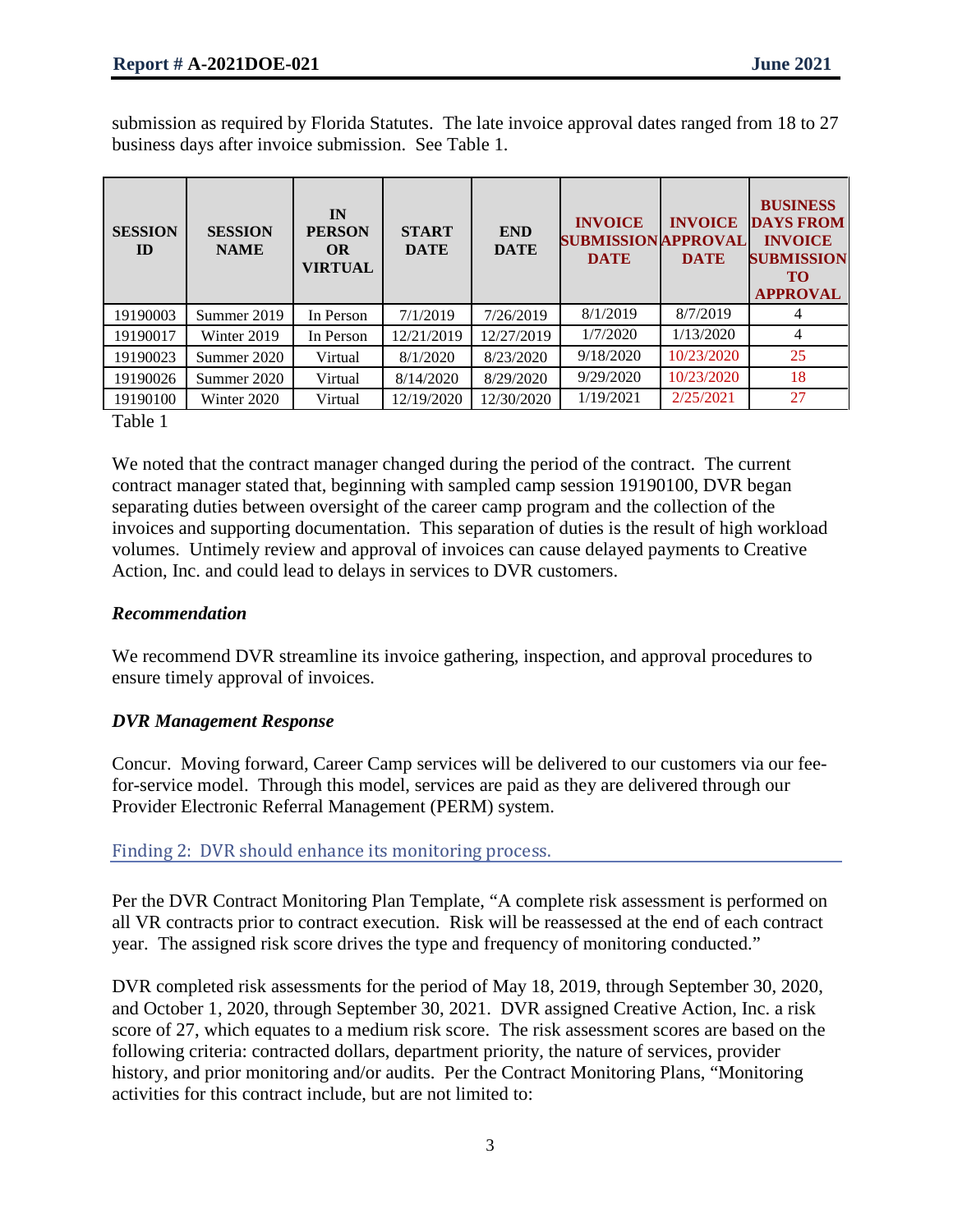A. Desk Top Monitoring: The provision of services will be monitored through a review of the Reports and invoices.

B. On-Site Monitoring: The Contract Manager may conduct a monitoring visit during the Contract period to verify contract compliance. An on-site monitoring visit will be conducted if one or more of the following occur:

a. Contractor has high number of errors when submitting invoices to the appropriate DVR Contract Manager; or

b. Documented complaints about Contractor from DVR Field Services staff and/or customers or

c. Request for on-site visit from VR Program Administrator for this contract or DVR Field Services Staff; or

d. Other issues that negatively affect service delivery."

DVR conducted routine monitoring of the contract consisting of reviews of the submitted VR Career Camp invoices and supporting documentation. DVR also conducted two on-site monitoring events from the period of May 18, 2019, through December 31, 2020. The DVR liaison staff conducted the on-site monitoring in person on July 8, 2019, and virtually via Zoom on August 5, 2020. The contract manager confirmed the DVR liaison staff submitted an on-site monitoring report for each on-site visit to the contract manager; however, neither the contract manager nor the DVR liaison staff submitted a report to Creative Action, Inc. with comments or recommendations after the on-site visits. We noted both on-site monitoring reports reflected concerns from the DVR liaison.

The DVR 2018 Provider Monitoring Guidebook identifies the objectives of monitoring, the monitoring methodology, as well as the procedures for desktop monitoring. The guidebook further requires the monitor to complete a guide report, summary of findings, and final recommendations to be submitted to the provider. While the guidebook focuses on providers, DVR could use many of the same procedures when monitoring contracts.

While we determined DVR completed monitoring in accordance with the risk assessment and monitoring plan, DVR could enhance the monitoring process by submitting the comments and recommendations to the contractor upon conclusion of the monitoring. Not communicating the monitoring results or providing improvement recommendations limits Creative Action, Inc.'s ability to improve its VR Career Camp processes.

## *Recommendation*

We recommend DVR provide the monitoring results and recommendations for improvement to Creative Action, Inc. and ensure corrective action is implemented for noted deficiencies. We further recommend DVR utilize the DVR 2018 Provider Monitoring Guidebook or develop new procedures specific to monitoring practices for contracts.

#### *DVR Management Response*

Concur. We have added Career Camp to our DVR Provider Monitoring Guidebook as part of integrating the services into our fee-for-service model. The Guidebook has also been updated to